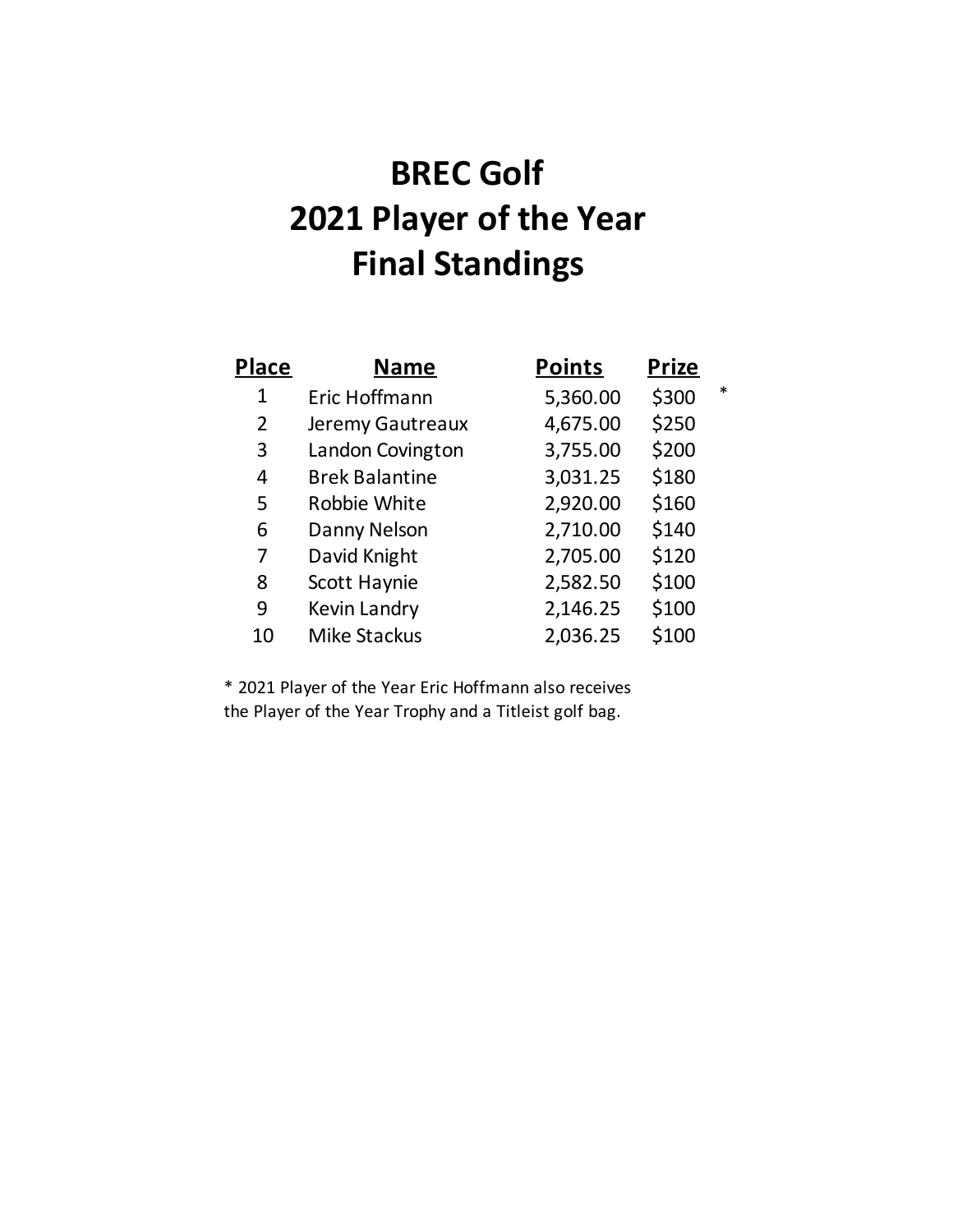## FINAL - 8-10-2-21 **BREC 2021 PLAYER OF THE YEAR STANDINGS**

| $111177$ $01022$             |                  |                    |            |                   |                 | .                 |                       |                  |                   |            |           |                   |                          |                         |
|------------------------------|------------------|--------------------|------------|-------------------|-----------------|-------------------|-----------------------|------------------|-------------------|------------|-----------|-------------------|--------------------------|-------------------------|
|                              |                  |                    |            | Dumas Championshi |                 |                   | B.C. 4-Ball Challenge |                  | Webb Championship |            |           |                   |                          |                         |
|                              | Holiday Scramble |                    |            |                   |                 | C.P. Championship |                       |                  |                   |            |           |                   |                          |                         |
|                              |                  |                    |            |                   |                 |                   |                       |                  |                   |            |           |                   |                          |                         |
|                              |                  |                    |            |                   |                 |                   |                       |                  |                   |            |           |                   |                          |                         |
|                              |                  |                    |            |                   |                 |                   |                       |                  |                   |            | Open      |                   | <b>Points</b>            |                         |
|                              |                  | <b>Harry Neese</b> | Mardi Gras |                   | C.P. Icebreaker |                   |                       | <b>Plainsman</b> |                   | BR Sr Open | <b>BR</b> | <b>BR Amateur</b> |                          | Place                   |
| <b>Name</b><br>Eric Hoffmann | 400              |                    | 525        | 575               | 400             | 700               | 350                   | 600              | 550               |            | 825       | 435               | <b>Total</b><br>5,360.00 | $\mathbf{1}$            |
| Jeremy Gautreaux             | 400              |                    | 600        | 800               |                 |                   | 350                   | 450              | 650               |            | 375       | 1050              | 4,675.00                 | $\overline{2}$          |
| Landon Covington             | 268              | 400                | 375        | 700               | 288             |                   | 115                   | 300              | 800               |            | 75        | 435               | 3,755.00                 | $\overline{\mathbf{3}}$ |
| <b>Brek Balantine</b>        |                  |                    |            | 320               |                 | 600               | 100                   | 75               | 650               |            | 638       | 648.75            | 3,031.25                 | $\overline{4}$          |
| Robbie White                 | 300              | 400                | 375        | 575               |                 | 400               | 115                   | 300              | 380               |            | 75        |                   | 2,920.00                 | 5                       |
| Danny Nelson                 | 258              | 250                | 293        | 400               | 350             | 280               | 238                   | 97.5             | 425               |            | 120       |                   | 2,710.00                 | 6                       |
| David Knight                 | 350              | 250                |            |                   | 190             | 350               |                       | 150              |                   | 650        | 330       | 435               | 2,705.00                 | $\overline{7}$          |
| Scott Haynie                 |                  | 288                | 255        |                   |                 | 550               |                       | 150              | 360               | 800        | 180       |                   | 2,582.50                 | 8                       |
| Kevin Landry                 |                  |                    | 431        |                   |                 |                   | 80                    |                  |                   |            | 1200      | 435               | 2,146.25                 | 9                       |
| Mike Stackus                 |                  |                    | 292.5      |                   |                 |                   | 135                   | 525              |                   |            | 435       | 648.75            | 2,036.25                 | 10                      |
| <b>Tre' Simmons</b>          | 300              |                    |            | 450               |                 |                   |                       | 270              |                   |            | 540       | 435               | 1,995.00                 | 11                      |
| Scott Wilfong                |                  |                    | 293        |                   | 350             |                   | 238                   | 97.5             |                   |            | 540       | 435               |                          | 12                      |
| <b>Gregory Berthelot</b>     |                  |                    |            |                   |                 |                   |                       |                  |                   |            | 750       | 1200              | 1,952.50                 | 13                      |
| Matthew Jakuback             |                  |                    |            |                   |                 |                   |                       |                  |                   |            | 1050      | 862.50            | 1,950.00                 | 14                      |
| Randall Little               | 175              |                    | 75         | 340               |                 | 475               | 175                   | 75               | 180               | 300        | 97.5      |                   | 1,912.50<br>1,892.50     | 15                      |
| <b>Terry Ledet</b>           | 350              | 170                | 97.5       | 260               | 165             | 140               | 400                   | 75               | 113               | 60         |           |                   | 1,830.00                 | 16                      |
| Phil Frazier                 |                  |                    |            |                   |                 |                   | 450                   |                  |                   |            | 480       | 862.50            | 1,792.50                 | 17                      |
| Jason Miller                 | 268              | 288                | 165        | 50                | 200             | 230               | 55                    | 75               | 310               | 50         |           |                   | 1,690.00                 | 18                      |
| Mark Bienvenu                |                  |                    |            |                   |                 |                   |                       |                  |                   |            | 900       | 648.75            | 1,548.75                 | 19                      |
| Carter Schmitt               |                  |                    |            |                   | 238             | 475               |                       |                  |                   |            | 375       | 435               | 1,522.50                 | 20                      |
| <b>Brandt Garon</b>          | 400              |                    | 600        |                   | 400             |                   |                       |                  |                   |            |           |                   | 1,400.00                 | 21                      |
| Wendall Aikens               |                  |                    |            |                   |                 |                   |                       | 180              |                   |            | 435       | 649.75            | 1,264.75                 | 22                      |
| <b>Grant Welch</b>           | 300              |                    |            | 500               |                 |                   | 238                   | 180              |                   |            |           |                   | 1,217.50                 | 23                      |
| Dante Caldera                |                  |                    | 525        |                   |                 |                   |                       | 600              |                   |            |           |                   | 1,125.00                 | 24                      |
| Chad Braud                   |                  |                    |            |                   |                 |                   |                       | 75               | 500               | 300        | 240       |                   | 1,115.00                 | 25                      |
| Nicholas Cristea             |                  |                    |            |                   |                 |                   |                       |                  |                   |            | 638       | 435               | 1,072.50                 | 26                      |
| Chris Leonard                |                  |                    |            |                   |                 |                   |                       |                  | 425               | 550        | 75        |                   | 1,050.00                 | 27                      |
| <b>Phil Schmitt</b>          |                  |                    |            |                   | 238             | 800               |                       |                  |                   |            |           |                   | 1,037.50                 | 28                      |
| David Griffin                |                  |                    | 431        |                   |                 |                   |                       | 525              |                   |            |           |                   | 956.25                   | 29                      |
| Frank Schroeder              |                  | 287.5              | 338        | 210               |                 | 90                |                       |                  |                   |            |           |                   | 925.00                   | 30                      |
| <b>Brian Barger</b>          | 225              | 160                | 75         | 70                | 165             | 70                |                       | 75               | 50                |            |           |                   | 890.00                   | 31                      |
| Dennis Brown                 |                  |                    | 75         |                   |                 |                   |                       | 75               |                   | 650        | 75        |                   | 875.00                   | 32                      |
| Les O'Neal                   |                  |                    |            |                   |                 |                   |                       |                  |                   | 800        |           |                   | 800.00                   | 33                      |
| Josh Rodgers                 |                  |                    |            | 300               |                 | 320               | 80                    |                  |                   |            | 75        |                   | 775.00                   | 34                      |
| <b>Brian Didier</b>          | 135              | 145                | 75         | 50                | 145             | 80                |                       | 75               | 50                |            |           |                   | 755.00                   | 35                      |
| David Hoffmann               | 115              | 130                | 75         |                   | 130             | 180               | 50                    |                  | 50                |            |           |                   | 730.00                   | 36                      |
| Darrell Glasper              |                  |                    |            |                   |                 |                   |                       |                  |                   | 700        |           |                   | 700.00                   | 37                      |
| David Millett                |                  |                    |            | 50                | 165             |                   | 400                   | 75               |                   |            |           |                   | 690.00                   | 38                      |
| Jeff Calloway                | 175              |                    | 255        |                   |                 |                   |                       | 225              |                   |            |           |                   | 655.00                   | 39                      |
| DJ Johnson                   |                  |                    |            |                   | 288             |                   | 175                   |                  |                   |            | 180       |                   | 642.50                   | 40                      |
| Mitch Covington              |                  |                    | 195        | 260               |                 |                   |                       | 97.5             |                   |            | 75        |                   | 627.50                   | 41                      |
| Cornell Christophe           |                  | 195                | 143        |                   | 288             |                   |                       |                  |                   |            |           |                   | 625.00                   | 42                      |
| <b>Carroll Devillier</b>     |                  |                    |            |                   |                 |                   |                       |                  |                   | 600        |           |                   | 600.00                   | 43                      |
| <b>Tanner Rouse</b>          |                  |                    |            |                   |                 |                   | 238                   | 225              | 50                |            | 75        |                   | 587.50                   | 44                      |
| John Henchy                  |                  |                    | 143        |                   |                 |                   |                       | 75               |                   | 360        |           |                   | 577.50                   | 45                      |
| Lindsay Spiller              |                  |                    | 338        |                   |                 |                   |                       |                  |                   | 230        |           |                   | 567.50                   | 46                      |
| <b>Frank Dominick</b>        |                  |                    |            |                   |                 |                   |                       |                  |                   | 550        |           |                   | 550.00                   | 47                      |
| Garrett Westbrook            |                  |                    |            |                   |                 |                   |                       |                  |                   |            | 540       |                   | 540.00                   | 48                      |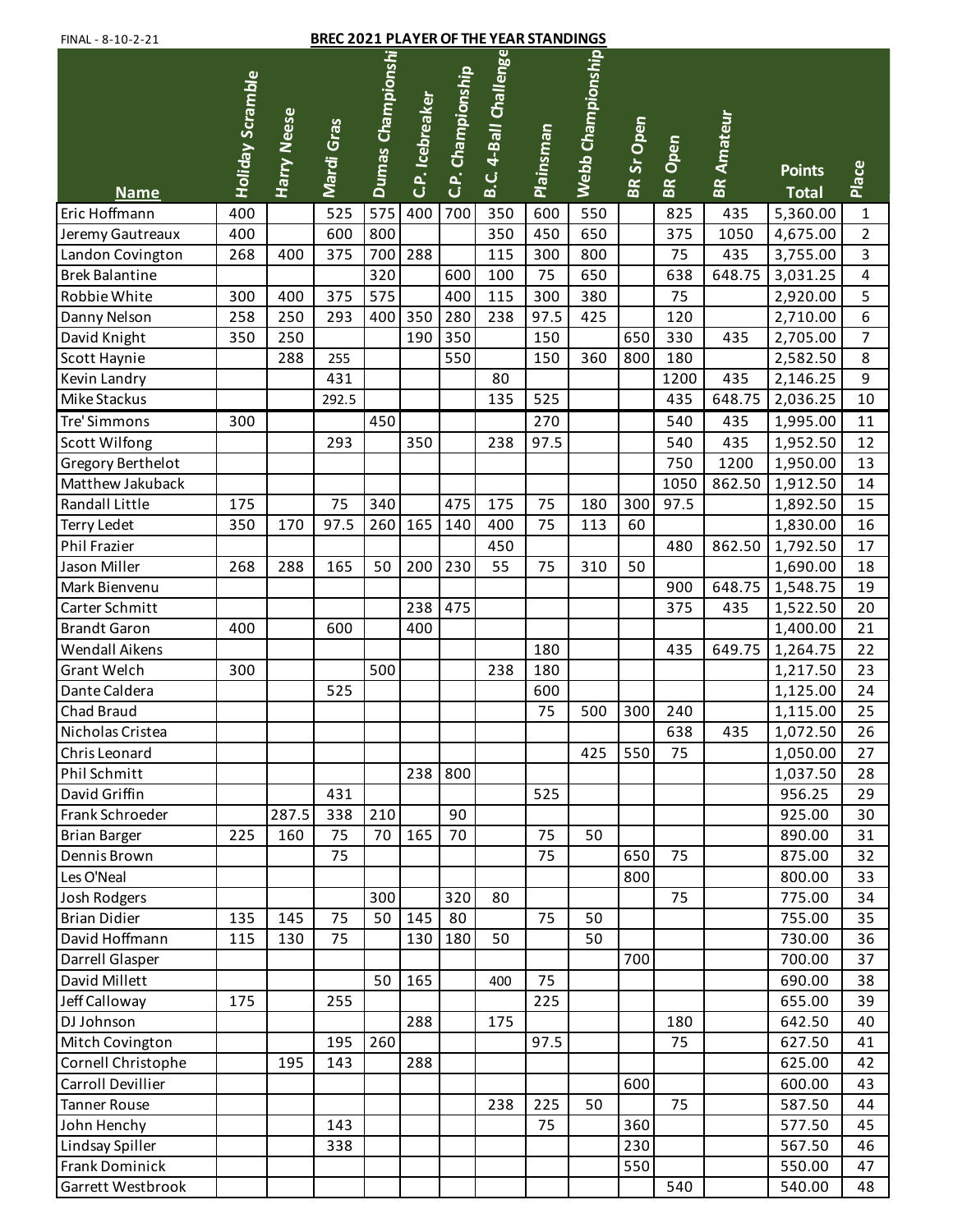| <b>BREC 2021 PLAYER OF THE YEAR STANDINGS</b><br>FINAL - 8-10-2-21 |                  |                    |            |                  |                 |                   |                      |           |                   |            |                |                   |                               |       |
|--------------------------------------------------------------------|------------------|--------------------|------------|------------------|-----------------|-------------------|----------------------|-----------|-------------------|------------|----------------|-------------------|-------------------------------|-------|
| <b>Name</b>                                                        | Holiday Scramble | <b>Harry Neese</b> | Mardi Gras | Dumas Championsh | C.P. Icebreaker | C.P. Championship | B.C. 4-Ball Challeng | Plainsman | Webb Championship | BR Sr Open | <b>BR</b> Open | <b>BR Amateur</b> | <b>Points</b><br><b>Total</b> | Place |
| Michael McDonald                                                   |                  |                    |            |                  |                 |                   |                      | 270       |                   |            | 270            |                   | 540.00                        | 48    |
| Aaron Anderson                                                     | 135              |                    | 165        |                  |                 |                   | 238                  |           |                   |            |                |                   | 537.50                        | 50    |
| Wes Watts                                                          |                  |                    |            |                  |                 |                   |                      | 75        |                   | 360        | 97.5           |                   | 532.50                        | 51    |
| Dean Napoli                                                        |                  |                    | 255        |                  |                 |                   |                      | 75        |                   | 200        |                |                   | 530.00                        | 52    |
| <b>Chuck Ellis</b>                                                 |                  | 225                | 120        |                  | 180             |                   |                      |           |                   |            |                |                   | 525.00                        | 53    |
| Jason Helmke                                                       | 175              | 350                |            |                  |                 |                   |                      |           |                   |            |                |                   | 525.00                        | 53    |
| Alex Mouton                                                        |                  |                    | 210        |                  |                 | 100               | 135                  |           | 50                |            |                |                   | 495.00                        | 55    |
| <b>Elliott Aucoin</b>                                              |                  | 145                |            | 140              | 145             |                   |                      |           | 50                |            |                |                   | 480.00                        | 56    |
| Jamie Lavigne                                                      |                  |                    |            |                  |                 |                   |                      |           |                   | 475        |                |                   | 475.00                        | 57    |
| Jim Livingston                                                     |                  |                    |            |                  |                 |                   |                      |           |                   | 475        |                |                   | 475.00                        | 57    |
| Brayden Seguin                                                     |                  |                    |            |                  |                 |                   | 238                  | 225       |                   |            |                |                   | 462.50                        | 59    |
| Mark Westmoreland                                                  | 225              | 160                | 75         |                  |                 |                   |                      |           |                   |            |                |                   | 460.00                        | 60    |
| Peter Mata                                                         |                  |                    |            |                  |                 | 180               |                      |           | 270               |            |                |                   | 450.00                        | 61    |
| Mike Montgomery                                                    |                  |                    |            |                  |                 |                   |                      |           |                   | 450        |                |                   | 450.00                        | 61    |
| Thomas Mayeaux                                                     |                  |                    |            | 210              |                 |                   | 238                  |           |                   |            |                |                   | 447.50                        | 63    |
| Kyle Bennett                                                       |                  |                    |            |                  |                 |                   | 175                  | 270       |                   |            |                |                   | 445.00                        | 64    |
| Chris Conroy                                                       |                  |                    |            | 360              |                 |                   |                      |           |                   |            | 75             |                   | 435.00                        | 65    |
| Warren Huffty                                                      | 175              |                    |            | 260              |                 |                   |                      |           |                   |            |                |                   | 435.00                        | 65    |
| <b>Blaine Patin</b>                                                |                  |                    |            |                  |                 |                   |                      | 356       |                   |            | 75             |                   | 431.25                        | 67    |
| Gayle Sanchez                                                      |                  |                    | 431        |                  |                 |                   |                      |           |                   |            |                |                   | 431.25                        | 67    |
| Jim Adams                                                          |                  |                    | 431        |                  |                 |                   |                      |           |                   |            |                |                   | 431.25                        | 67    |
| Chad Blanchard                                                     | 350              |                    |            |                  |                 |                   |                      |           |                   |            | 75             |                   | 425.00                        | 70    |
| Jared Helmke                                                       |                  | 350                |            |                  |                 |                   |                      |           |                   |            | 75             |                   | 425.00                        | 70    |
| <b>Steve Parker</b>                                                | 135              | 145                |            |                  | 145             |                   |                      |           |                   |            |                |                   | 425.00                        | 70    |
| Clayton Brown                                                      |                  |                    |            |                  |                 |                   | 413                  |           |                   |            |                |                   | 412.50                        | 73    |
| Seth Holley                                                        |                  |                    |            |                  |                 |                   | 413                  |           |                   |            |                |                   | 412.50                        | 73    |
| Nick Chauvin                                                       |                  |                    |            |                  |                 |                   |                      |           | 50                | 360        |                |                   | 410.00                        | 75    |
| <b>Stan Spring</b>                                                 | 115              | 120                |            |                  | 70              | 50                |                      |           | 50                |            |                |                   | 405.00                        | 76    |
| <b>Steve Thompson</b>                                              |                  |                    |            | 180              |                 |                   |                      | 75        |                   | 150        |                |                   | 405.00                        | 76    |
| <b>Byron Miller</b>                                                |                  |                    |            |                  |                 |                   |                      |           |                   | 400        |                |                   | 400.00                        | 78    |
| Danny Heyward                                                      |                  |                    |            |                  |                 |                   |                      |           |                   | 400        |                |                   | 400.00                        | 78    |
| Harold Pippin                                                      |                  |                    |            |                  |                 |                   |                      |           | 310               |            | 75             |                   | 385.00                        | 80    |
| <b>Garrett Theriot</b>                                             |                  |                    |            |                  |                 | 380               |                      |           |                   |            |                |                   | 380.00                        | 81    |
| Jordan Calandro                                                    |                  |                    |            | 380              |                 |                   |                      |           |                   |            |                |                   | 380.00                        | 81    |
| <b>Rex Cochran</b>                                                 |                  |                    |            |                  |                 |                   |                      | 75        |                   | 300        |                |                   | 375.00                        | 83    |
| Dane Lambert                                                       |                  |                    | 293        |                  |                 |                   |                      |           |                   |            | 75             |                   | 367.50                        | 84    |
| Patrick Broussard                                                  | 150              |                    |            |                  |                 |                   |                      |           | 160               | 50         |                |                   | 360.00                        | 85    |
| <b>Ben Wheeler</b>                                                 |                  |                    |            |                  |                 |                   | 135                  | 225       |                   |            |                |                   | 360.00                        | 85    |
| Cody Weber                                                         |                  |                    |            |                  |                 |                   |                      | 356       |                   |            |                |                   | 356.25                        | 87    |
| Mike Drury                                                         |                  |                    |            |                  |                 |                   |                      | 356       |                   |            |                |                   | 356.25                        | 87    |
| <b>Robert Rimes</b>                                                |                  |                    |            |                  |                 |                   |                      | 356       |                   |            |                |                   | 356.25                        | 87    |
| Jerrick Hornbeck                                                   | 85               | 195                | 75         |                  |                 |                   |                      |           |                   |            |                |                   | 355.00                        | 90    |
| Ken Bradford                                                       | 85               | 195                | 75         |                  |                 |                   |                      |           |                   |            |                |                   | 355.00                        | 90    |
| Greg Kennedy                                                       |                  |                    |            |                  | 238             |                   |                      |           | 113               |            |                |                   | 350.00                        | 92    |
| Michael Johnson                                                    |                  |                    |            |                  |                 | 350               |                      |           |                   |            |                |                   | 350.00                        | 92    |
| Dustin Lambert                                                     |                  |                    |            |                  |                 |                   |                      | 270       |                   |            | 75             |                   | 345.00                        | 94    |
| David Melancon                                                     |                  | 225                | 120        |                  |                 |                   |                      |           |                   |            |                |                   | 345.00                        | 94    |
| <b>Tim Town</b>                                                    |                  |                    |            |                  |                 |                   |                      |           | 340               |            |                |                   | 340.00                        | 96    |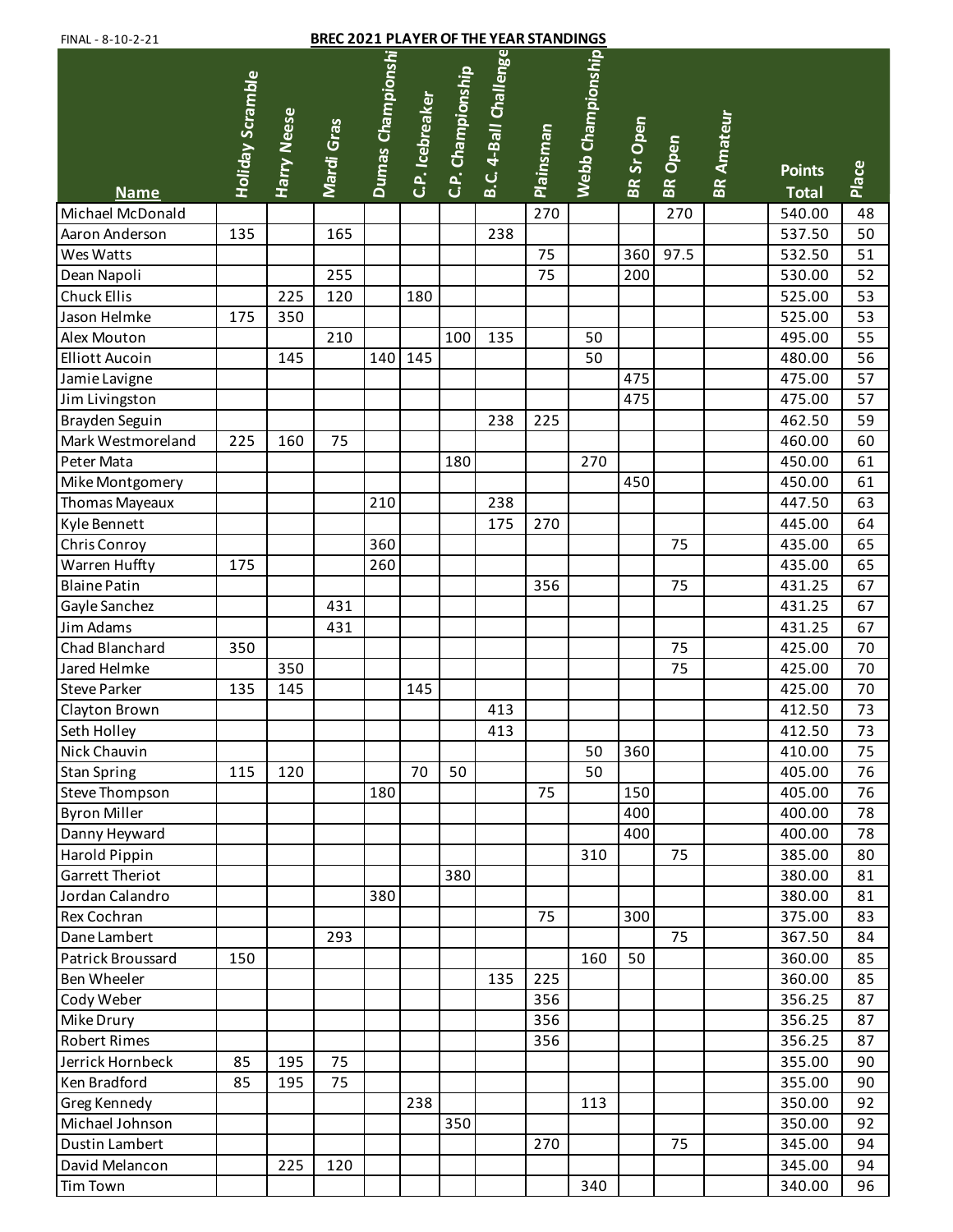| <b>BREC 2021 PLAYER OF THE YEAR STANDINGS</b><br>FINAL - 8-10-2-21 |                  |                    |            |                   |                 |                   |                       |                  |                   |                   |                |                   |                               |       |
|--------------------------------------------------------------------|------------------|--------------------|------------|-------------------|-----------------|-------------------|-----------------------|------------------|-------------------|-------------------|----------------|-------------------|-------------------------------|-------|
| <b>Name</b>                                                        | Holiday Scramble | <b>Harry Neese</b> | Mardi Gras | Dumas Championshi | C.P. Icebreaker | C.P. Championship | B.C. 4-Ball Challenge | <b>Plainsman</b> | Webb Championship | <b>BR Sr Open</b> | <b>BR</b> Open | <b>BR Amateur</b> | <b>Points</b><br><b>Total</b> | Place |
| Daniel Chambless                                                   |                  |                    | 75         |                   | 165             |                   |                       | 75               |                   |                   |                |                   | 315.00                        | 97    |
| Peter Davis                                                        |                  |                    | 75         |                   | 130             | 50                | 50                    |                  |                   |                   |                |                   | 305.00                        | 98    |
| Wes Clark                                                          |                  |                    |            |                   |                 |                   |                       |                  |                   |                   | 300            |                   | 300.00                        | 99    |
| Marc Baronet                                                       |                  |                    | 75         |                   | 120             | 50                |                       |                  |                   | 50                |                |                   | 295.00                        | 100   |
| Ginger Covington                                                   |                  |                    |            |                   | 288             |                   |                       |                  |                   |                   |                |                   | 287.50                        | 101   |
| Matthew Schroeder                                                  |                  | 287.5              |            |                   |                 |                   |                       |                  |                   |                   |                |                   | 287.50                        | 101   |
| Doyle Granier                                                      | 135              |                    | 75         |                   |                 |                   |                       | 75               |                   |                   |                |                   | 285.00                        | 103   |
| Drew Wolschlag                                                     |                  |                    |            |                   |                 | 280               |                       |                  |                   |                   |                |                   | 280.00                        | 104   |
| Mike Thomas                                                        |                  |                    |            |                   |                 | 280               |                       |                  |                   |                   |                |                   | 280.00                        | 104   |
| Mike Gonzales                                                      |                  |                    |            |                   | 200             |                   |                       | 75               |                   |                   |                |                   | 275.00                        | 106   |
| William Handjis                                                    |                  |                    |            |                   |                 |                   |                       |                  | 270               |                   |                |                   | 270.00                        | 107   |
| <b>Bobby Lee</b>                                                   |                  |                    |            |                   |                 |                   |                       | 270              |                   |                   |                |                   | 270.00                        | 107   |
| David Bennett                                                      |                  |                    |            |                   |                 |                   |                       | 270              |                   |                   |                |                   | 270.00                        | 107   |
| Jason Anderson                                                     | 268              |                    |            |                   |                 |                   |                       |                  |                   |                   |                |                   | 267.50                        | 110   |
| Joey Indest                                                        |                  | 170                | 97.5       |                   |                 |                   |                       |                  |                   |                   |                |                   | 267.50                        | 110   |
| John Prestige                                                      | 268              |                    |            |                   |                 |                   |                       |                  |                   |                   |                |                   | 267.50                        | 110   |
| Terry Covington                                                    | 268              |                    |            |                   |                 |                   |                       |                  |                   |                   |                |                   | 267.50                        | 110   |
| Chuck Laudermill                                                   |                  |                    |            |                   |                 |                   |                       |                  |                   | 260               |                |                   | 260.00                        | 114   |
| <b>Blake Watts</b>                                                 |                  |                    | 255        |                   |                 |                   |                       |                  |                   |                   |                |                   | 255.00                        | 115   |
| Daryl Lakvold                                                      |                  |                    | 255        |                   |                 |                   |                       |                  |                   |                   |                |                   | 255.00                        | 115   |
| Ken Collins                                                        |                  |                    | 255        |                   |                 |                   |                       |                  |                   |                   |                |                   | 255.00                        | 115   |
| Kurt Mueller                                                       |                  |                    |            |                   |                 |                   | 175                   |                  |                   |                   | 75             |                   | 250.00                        | 118   |
| Matt Melsheimer                                                    |                  | 100                |            |                   | 145             |                   |                       |                  |                   |                   |                |                   | 245.00                        | 119   |
| Daniel Steele                                                      | 135              |                    |            |                   |                 | 55                |                       |                  | 50                |                   |                |                   | 240.00                        | 120   |
| Allen Thornton                                                     |                  | 145                |            |                   | 95              |                   |                       |                  |                   |                   |                |                   | 240.00                        | 120   |
| Amadeo Avalia                                                      |                  |                    |            |                   | 238             |                   |                       |                  |                   |                   |                |                   | 237.50                        | 122   |
| Will Maciasz                                                       |                  |                    |            |                   |                 |                   | 238                   |                  |                   |                   |                |                   | 237.50                        | 122   |
| Jerry Martin                                                       |                  |                    |            | 100               |                 |                   |                       |                  | 80                | 50                |                |                   | 230.00                        | 124   |
| Matthew Freeburgh                                                  |                  |                    | 180        |                   |                 |                   |                       |                  | 50                |                   |                |                   | 230.00                        | 124   |
| Danny Simoneaux                                                    |                  |                    |            |                   |                 |                   |                       |                  |                   | 230               |                |                   | 230.00                        | 124   |
| Mitch Evans                                                        |                  |                    |            |                   |                 | 230               |                       |                  |                   |                   |                |                   | 230.00                        | 124   |
| Scott Sagely                                                       | 175              |                    |            |                   |                 |                   | 55                    |                  |                   |                   |                |                   | 230.00                        | 124   |
| Felipe Del Solar                                                   |                  |                    | 225        |                   |                 |                   |                       |                  |                   |                   |                |                   | 225.00                        | 129   |
| Jacob Maranot                                                      |                  |                    |            |                   |                 |                   |                       | 225              |                   |                   |                |                   | 225.00                        | 129   |
| Ken Miller                                                         |                  |                    | 225        |                   |                 |                   |                       |                  |                   |                   |                |                   | 225.00                        | 129   |
| Paul Viguet                                                        |                  |                    |            |                   |                 |                   |                       | 225              |                   |                   |                |                   | 225.00                        | 129   |
| R.J. Perrault                                                      |                  | 225                |            |                   |                 |                   |                       |                  |                   |                   |                |                   | 225.00                        | 129   |
| Jack Terry                                                         |                  |                    |            |                   |                 |                   |                       |                  | 220               |                   |                |                   | 220.00                        | 134   |
| Mario Magliacio                                                    |                  |                    |            |                   |                 |                   |                       |                  | 220               |                   |                |                   | 220.00                        | 134   |
| Mpho Mmopi                                                         |                  |                    |            |                   |                 |                   |                       |                  | 220               |                   |                |                   | 220.00                        | 134   |
| <b>Cody Simmons</b>                                                |                  |                    |            |                   |                 |                   |                       |                  |                   |                   | 210            |                   | 210.00                        | 137   |
| Darren Ourso                                                       | 115              |                    |            |                   | 95              |                   |                       |                  |                   |                   |                |                   | 210.00                        | 137   |
| Luke Gomez                                                         |                  |                    | 210        |                   |                 |                   |                       |                  |                   |                   |                |                   | 210.00                        | 137   |
| CJ Etheridge                                                       |                  |                    |            |                   |                 |                   |                       | 128              |                   |                   | 75             |                   | 202.50                        | 140   |
| <b>Brian Roussel</b>                                               | 200              |                    |            |                   |                 |                   |                       |                  |                   |                   |                |                   | 200.00                        | 141   |
| Roy Gay                                                            | 200              |                    |            |                   |                 |                   |                       |                  |                   |                   |                |                   | 200.00                        | 141   |
| Yancey Dawson                                                      | 200              |                    |            |                   |                 |                   |                       |                  |                   |                   |                |                   | 200.00                        | 141   |
| <b>Tony Garcia</b>                                                 | 85               |                    |            |                   |                 |                   |                       |                  | 113               |                   |                |                   | 197.50                        | 144   |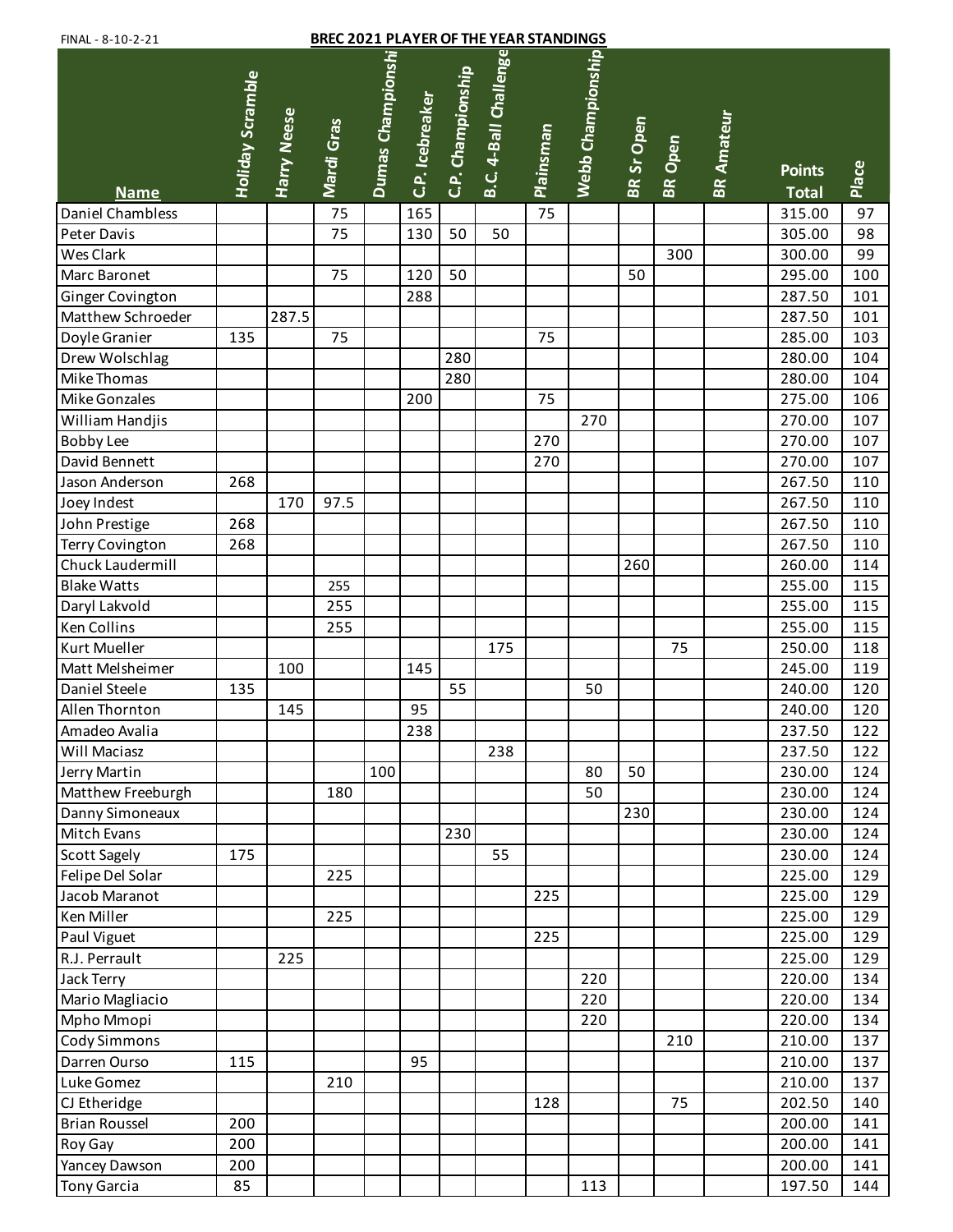| <b>BREC 2021 PLAYER OF THE YEAR STANDINGS</b><br>FINAL - 8-10-2-21 |                         |                    |            |                   |                 |                   |                       |                  |                   |            |                |                   |                               |       |
|--------------------------------------------------------------------|-------------------------|--------------------|------------|-------------------|-----------------|-------------------|-----------------------|------------------|-------------------|------------|----------------|-------------------|-------------------------------|-------|
| <b>Name</b>                                                        | <b>Holiday Scramble</b> | <b>Harry Neese</b> | Mardi Gras | Dumas Championshi | C.P. Icebreaker | C.P. Championship | B.C. 4-Ball Challenge | <b>Plainsman</b> | Webb Championship | BR Sr Open | <b>BR</b> Open | <b>BR Amateur</b> | <b>Points</b><br><b>Total</b> | Place |
| Michael Robinson                                                   |                         |                    |            |                   |                 | 120               |                       |                  |                   |            | 75             |                   | 195.00                        | 145   |
| Justin Hutchinson                                                  |                         |                    | 195        |                   |                 |                   |                       |                  |                   |            |                |                   | 195.00                        | 145   |
| Rob Campbell                                                       |                         | 195                |            |                   |                 |                   |                       |                  |                   |            |                |                   | 195.00                        | 145   |
| Nate Robinson                                                      |                         |                    |            |                   | 190             |                   |                       |                  |                   |            |                |                   | 190.00                        | 148   |
| Scott Anderson                                                     | 115                     |                    | 75         |                   |                 |                   |                       |                  |                   |            |                |                   | 190.00                        | 148   |
| <b>Tony Fatta</b>                                                  | 115                     |                    | 75         |                   |                 |                   |                       |                  |                   |            |                |                   | 190.00                        | 148   |
| Tim Rusk                                                           |                         |                    |            |                   |                 |                   |                       |                  |                   | 180        |                |                   | 180.00                        | 151   |
| <b>Bart Lambert</b>                                                |                         |                    |            |                   | 180             |                   |                       |                  |                   |            |                |                   | 180.00                        | 151   |
| <b>Billy Joe Tolliver</b>                                          |                         |                    |            |                   |                 |                   |                       | 180              |                   |            |                |                   | 180.00                        | 151   |
| <b>BJ</b> Taillon                                                  |                         |                    |            |                   |                 |                   |                       | 180              |                   |            |                |                   | 180.00                        | 151   |
| Chase Trichell                                                     |                         |                    |            |                   |                 |                   |                       | 180              |                   |            |                |                   | 180.00                        | 151   |
| Eddie Welch                                                        |                         |                    |            |                   |                 |                   |                       | 180              |                   |            |                |                   | 180.00                        | 151   |
| Micah Major                                                        |                         | 180                |            |                   |                 |                   |                       |                  |                   |            |                |                   | 180.00                        | 151   |
| Wesley Freeburg                                                    |                         |                    | 180        |                   |                 |                   |                       |                  |                   |            |                |                   | 180.00                        | 151   |
| William Peak                                                       |                         |                    |            |                   |                 | 180               |                       |                  |                   |            |                |                   | 180.00                        | 151   |
| Bret St. Germain                                                   | 175                     |                    |            |                   |                 |                   |                       |                  |                   |            |                |                   | 175.00                        | 160   |
| <b>Craig Rose</b>                                                  |                         |                    |            |                   |                 |                   | 175                   |                  |                   |            |                |                   | 175.00                        | 160   |
| Derek Himel                                                        | 175                     |                    |            |                   |                 |                   |                       |                  |                   |            |                |                   | 175.00                        | 160   |
| Drew Patin                                                         |                         |                    |            |                   |                 |                   | 175                   |                  |                   |            |                |                   | 175.00                        | 160   |
| J.R. Hoyt                                                          | 175                     |                    |            |                   |                 |                   |                       |                  |                   |            |                |                   | 175.00                        | 160   |
| Lou Perrault                                                       | 175                     |                    |            |                   |                 |                   |                       |                  |                   |            |                |                   | 175.00                        | 160   |
| Mark Matassa                                                       | 175                     |                    |            |                   |                 |                   |                       |                  |                   |            |                |                   | 175.00                        | 160   |
| Mike Fletcher                                                      | 175                     |                    |            |                   |                 |                   |                       |                  |                   |            |                |                   | 175.00                        | 160   |
| Taylor Jelks                                                       |                         |                    |            |                   |                 |                   | 175                   |                  |                   |            |                |                   | 175.00                        | 160   |
| Troy Lewis                                                         | 175                     |                    |            |                   |                 |                   |                       |                  |                   |            |                |                   | 175.00                        | 160   |
| Will Robinson                                                      |                         |                    |            |                   |                 |                   | 175                   |                  |                   |            |                |                   | 175.00                        | 160   |
| Mike Mulally                                                       |                         |                    |            | 160               |                 |                   |                       |                  |                   |            |                |                   | 160.00                        | 171   |
| James Kelly                                                        |                         |                    |            |                   | 80              |                   |                       | 75               |                   |            |                |                   | 155.00                        | 172   |
| Chris Jordan                                                       |                         |                    |            |                   |                 |                   |                       | 75               |                   |            | 75             |                   | 150.00                        | 173   |
| Shawn Kjar                                                         |                         |                    |            |                   |                 |                   |                       |                  |                   | 150        |                |                   | 150.00                        | 173   |
| <b>Bryce Broussard</b>                                             | 150                     |                    |            |                   |                 |                   |                       |                  |                   |            |                |                   | 150.00                        | 173   |
| <b>Jay Sanders</b>                                                 |                         |                    |            |                   |                 |                   | 150                   |                  |                   |            |                |                   | 150.00                        | 173   |
| Jimmy Haney                                                        | 150                     |                    |            |                   |                 |                   |                       |                  |                   |            |                |                   | 150.00                        | 173   |
| <b>Tont Alfonso</b>                                                |                         |                    |            |                   |                 |                   | 150                   |                  |                   |            |                |                   | 150.00                        | 173   |
| <b>Tommy Hodson</b>                                                |                         |                    |            |                   |                 |                   |                       |                  |                   | 70         | 75             |                   | 145.00                        | 179   |
| <b>Brad Carville</b>                                               |                         |                    | 143        |                   |                 |                   |                       |                  |                   |            |                |                   | 142.50                        | 180   |
| Myles Bergeron                                                     |                         |                    | 143        |                   |                 |                   |                       |                  |                   |            |                |                   | 142.50                        | 180   |
| <b>Brooks Thornton</b>                                             |                         |                    |            |                   |                 |                   |                       |                  |                   |            | 135            |                   | 135.00                        | 182   |
| Ron Laborde                                                        |                         |                    |            |                   |                 |                   | 135                   |                  |                   |            |                |                   | 135.00                        | 182   |
| Seth Gaudet                                                        | 135                     |                    |            |                   |                 |                   |                       |                  |                   |            |                |                   | 135.00                        | 182   |
| Lewis Morris                                                       |                         | 130                |            |                   |                 |                   |                       |                  |                   |            |                |                   | 130.00                        | 185   |
| Jared Roberts                                                      |                         |                    |            |                   |                 |                   |                       | 128              |                   |            |                |                   | 127.50                        | 186   |
| <b>Bob Cremens</b>                                                 |                         |                    |            |                   |                 |                   |                       |                  |                   | 50         | 75             |                   | 125.00                        | 187   |
| Adam Crifasi                                                       |                         |                    | 75         |                   |                 | 50                |                       |                  |                   |            |                |                   | 125.00                        | 187   |
| Joey Crifasi                                                       |                         |                    | 75         |                   |                 | 50                |                       |                  |                   |            |                |                   | 125.00                        | 187   |
| Mitch Camp                                                         |                         |                    |            |                   |                 |                   |                       |                  |                   | 120        |                |                   | 120.00                        | 190   |
| <b>Bo Baggett</b>                                                  |                         |                    |            | 120               |                 |                   |                       |                  |                   |            |                |                   | 120.00                        | 190   |
| Charlie Marquette                                                  |                         | 120                |            |                   |                 |                   |                       |                  |                   |            |                |                   | 120.00                        | 190   |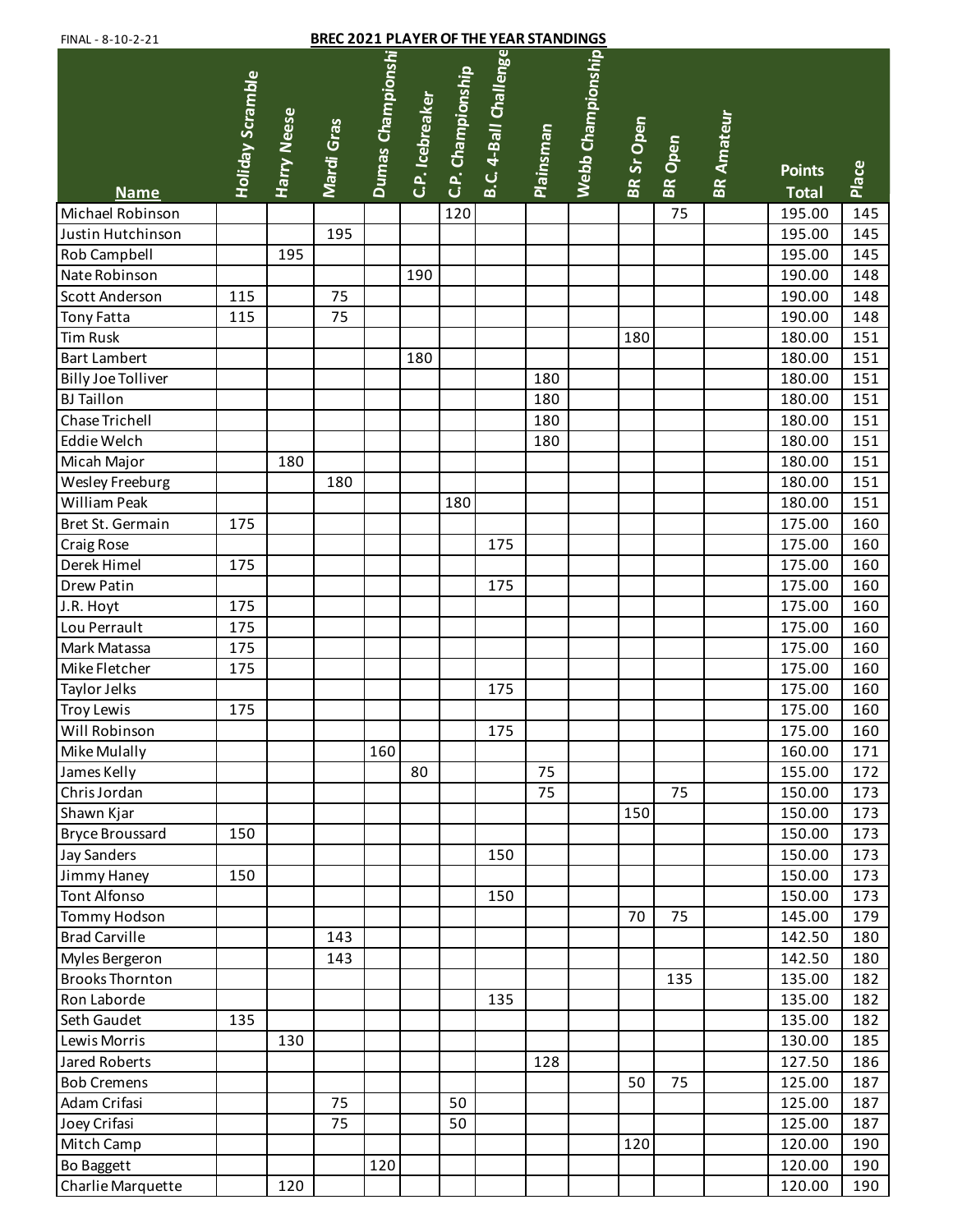| <b>BREC 2021 PLAYER OF THE YEAR STANDINGS</b><br>FINAL - 8-10-2-21 |                         |             |            |                   |                 |                   |                       |                  |                   |            |                |                   |                               |       |
|--------------------------------------------------------------------|-------------------------|-------------|------------|-------------------|-----------------|-------------------|-----------------------|------------------|-------------------|------------|----------------|-------------------|-------------------------------|-------|
| <b>Name</b>                                                        | <b>Holiday Scramble</b> | Harry Neese | Mardi Gras | Dumas Championshi | C.P. Icebreaker | C.P. Championship | B.C. 4-Ball Challenge | <b>Plainsman</b> | Webb Championship | BR Sr Open | <b>BR</b> Open | <b>BR Amateur</b> | <b>Points</b><br><b>Total</b> | Place |
| <b>Scott Collier</b>                                               |                         |             |            |                   | 120             |                   |                       |                  |                   |            |                |                   | 120.00                        | 190   |
| <b>Bill Clark</b>                                                  | 115                     |             |            |                   |                 |                   |                       |                  |                   |            |                |                   | 115.00                        | 194   |
| <b>Brad Schaeffer</b>                                              |                         |             |            |                   |                 |                   | 115                   |                  |                   |            |                |                   | 115.00                        | 194   |
| Justin Leblanc                                                     |                         |             |            |                   |                 |                   | 115                   |                  |                   |            |                |                   | 115.00                        | 194   |
| Aaron Fisk                                                         |                         |             |            |                   |                 |                   |                       |                  | 113               |            |                |                   | 112.50                        | 197   |
| Raymond Blank                                                      |                         |             |            | 60                |                 |                   |                       |                  | 50                |            |                |                   | 110.00                        | 198   |
| Adele Wade                                                         |                         | 110         |            |                   |                 |                   |                       |                  |                   |            |                |                   | 110.00                        | 198   |
| Gary Wade                                                          |                         | 110         |            |                   |                 |                   |                       |                  |                   |            |                |                   | 110.00                        | 198   |
| <b>Trinity Duncan</b>                                              |                         |             |            |                   | 110             |                   |                       |                  |                   |            |                |                   | 110.00                        | 198   |
| William Duncan                                                     |                         |             |            |                   | 110             |                   |                       |                  |                   |            |                |                   | 110.00                        | 198   |
| Andrew Schneider                                                   |                         |             |            |                   |                 |                   | 50                    |                  | 50                |            |                |                   | 100.00                        | 203   |
| <b>Scott Prescott</b>                                              |                         |             |            |                   |                 | 50                |                       |                  | 50                |            |                |                   | 100.00                        | 203   |
| Scott Freeland                                                     |                         |             |            |                   |                 |                   |                       |                  |                   | 100        |                |                   | 100.00                        | 203   |
| Christian Edward                                                   |                         | 100         |            |                   |                 |                   |                       |                  |                   |            |                |                   | 100.00                        | 203   |
| Darren Campbell                                                    | 100                     |             |            |                   |                 |                   |                       |                  |                   |            |                |                   | 100.00                        | 203   |
| Jimmy Vandever                                                     |                         |             |            |                   |                 | 50                | 50                    |                  |                   |            |                |                   | 100.00                        | 203   |
| Ron Bowen                                                          | 100                     |             |            |                   |                 |                   |                       |                  |                   |            |                |                   | 100.00                        | 203   |
| <b>Stewart Perilloux</b>                                           |                         |             |            |                   |                 |                   | 100                   |                  |                   |            |                |                   | 100.00                        | 203   |
| <b>Todd Bowen</b>                                                  | 100                     |             |            |                   |                 |                   |                       |                  |                   |            |                |                   | 100.00                        | 203   |
| <b>Brett Chatelain</b>                                             |                         |             |            |                   |                 |                   |                       | 97.5             |                   |            |                |                   | 97.50                         | 212   |
| Doran Drummond                                                     |                         |             | 97.5       |                   |                 |                   |                       |                  |                   |            |                |                   | 97.50                         | 212   |
| Doug Drummond                                                      |                         |             | 97.5       |                   |                 |                   |                       |                  |                   |            |                |                   | 97.50                         | 212   |
| Curry Foreman                                                      |                         |             |            |                   | 95              |                   |                       |                  |                   |            |                |                   | 95.00                         | 215   |
| Jalen Peirotti                                                     |                         |             |            |                   | 95              |                   |                       |                  |                   |            |                |                   | 95.00                         | 215   |
| <b>Bob Cash</b>                                                    |                         | 90          |            |                   |                 |                   |                       |                  |                   |            |                |                   | 90.00                         | 217   |
| Johney McQuarter                                                   |                         |             |            | 90                |                 |                   |                       |                  |                   |            |                |                   | 90.00                         | 217   |
| Rae Cash                                                           |                         | 90          |            |                   |                 |                   |                       |                  |                   |            |                |                   | 90.00                         | 217   |
| Garrett Peavey                                                     | 85                      |             |            |                   |                 |                   |                       |                  |                   |            |                |                   | 85.00                         | 220   |
| Johhny Jones                                                       | 85                      |             |            |                   |                 |                   |                       |                  |                   |            |                |                   | 85.00                         | 220   |
| Austin Cope                                                        |                         |             |            |                   |                 |                   | 80                    |                  |                   |            |                |                   | 80.00                         | 222   |
| <b>Brent Manuel</b>                                                |                         |             |            |                   | 80              |                   |                       |                  |                   |            |                |                   | 80.00                         | 222   |
| Carson Covington                                                   |                         |             |            | 80                |                 |                   |                       |                  |                   |            |                |                   | 80.00                         | 222   |
| <b>Glenn Matthews</b>                                              |                         |             |            |                   |                 |                   | 80                    |                  |                   |            |                |                   | 80.00                         | 222   |
| Heath Hennegan                                                     |                         |             |            |                   |                 |                   | 80                    |                  |                   |            |                |                   | 80.00                         | 222   |
| Patricio Ayla                                                      |                         |             |            |                   |                 |                   | 80                    |                  |                   |            |                |                   | 80.00                         | 222   |
| <b>Austin Harris</b>                                               |                         |             |            |                   |                 |                   |                       |                  |                   |            | 75             |                   | 75.00                         | 228   |
| <b>Bred Broussard</b>                                              |                         |             |            |                   |                 |                   |                       |                  |                   |            | 75             |                   | 75.00                         | 228   |
| Casey Simoneaux                                                    |                         |             |            |                   |                 |                   |                       |                  |                   |            | 75             |                   | 75.00                         | 228   |
| Charles Brown                                                      |                         |             |            |                   |                 |                   |                       |                  |                   |            | 75             |                   | 75.00                         | 228   |
| Charlie Williamson                                                 |                         |             |            |                   |                 |                   |                       |                  |                   |            | 75             |                   | 75.00                         | 228   |
| Earl West                                                          |                         |             |            |                   |                 |                   |                       |                  |                   |            | 75             |                   | 75.00                         | 228   |
| John Thornton                                                      |                         |             |            |                   |                 |                   |                       |                  |                   |            | 75             |                   | 75.00                         | 228   |
| Matthew Schneider                                                  |                         |             |            |                   |                 |                   |                       |                  |                   |            | 75             |                   | 75.00                         | 228   |
| Michael Travaso                                                    |                         |             |            |                   |                 |                   |                       |                  |                   |            | 75             |                   | 75.00                         | 228   |
| Robert Lee                                                         |                         |             |            |                   |                 |                   |                       |                  |                   |            | 75             |                   | 75.00                         | 228   |
| Steven Jordan                                                      |                         |             |            |                   |                 |                   |                       |                  |                   |            | 75             |                   | 75.00                         | 228   |
| <b>Adamm Burns</b>                                                 |                         |             |            |                   |                 |                   |                       | 75               |                   |            |                |                   | 75.00                         | 228   |
| Andre Prejean                                                      |                         |             |            |                   |                 |                   |                       | 75               |                   |            |                |                   | 75.00                         | 228   |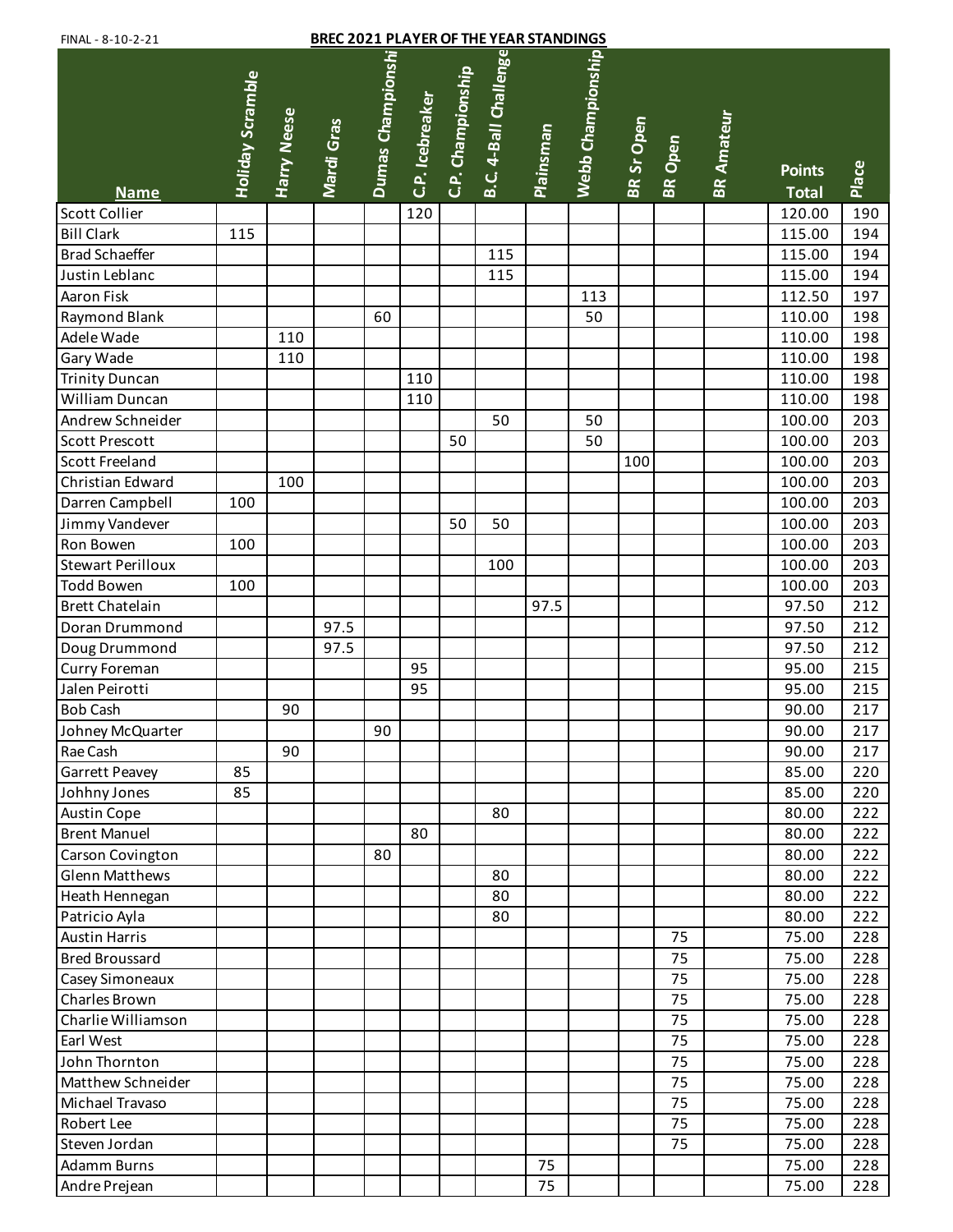| <b>BREC 2021 PLAYER OF THE YEAR STANDINGS</b><br>FINAL - 8-10-2-21 |                  |                    |            |                   |                 |                   |                       |                  |                   |                   |                |                   |                               |       |
|--------------------------------------------------------------------|------------------|--------------------|------------|-------------------|-----------------|-------------------|-----------------------|------------------|-------------------|-------------------|----------------|-------------------|-------------------------------|-------|
| <b>Name</b>                                                        | Holiday Scramble | <b>Harry Neese</b> | Mardi Gras | Dumas Championshi | C.P. Icebreaker | C.P. Championship | B.C. 4-Ball Challenge | <b>Plainsman</b> | Webb Championship | <b>BR Sr Open</b> | <b>BR</b> Open | <b>BR Amateur</b> | <b>Points</b><br><b>Total</b> | Place |
| Andy Villapando                                                    |                  |                    | 75         |                   |                 |                   |                       |                  |                   |                   |                |                   | 75.00                         | 228   |
| <b>Austin Edens</b>                                                |                  |                    |            |                   |                 |                   |                       | 75               |                   |                   |                |                   | 75.00                         | 228   |
| Beau Wagner                                                        |                  |                    |            |                   |                 |                   |                       | 75               |                   |                   |                |                   | 75.00                         | 228   |
| <b>Blake Barber</b>                                                |                  |                    |            |                   |                 |                   |                       | 75               |                   |                   |                |                   | 75.00                         | 228   |
| <b>Blake Mann</b>                                                  |                  |                    | 75         |                   |                 |                   |                       |                  |                   |                   |                |                   | 75.00                         | 228   |
| <b>Blake Manola</b>                                                |                  |                    |            |                   |                 |                   |                       | 75               |                   |                   |                |                   | 75.00                         | 228   |
| <b>Bob Dickerson</b>                                               |                  |                    |            |                   |                 |                   |                       | 75               |                   |                   |                |                   | 75.00                         | 228   |
| <b>BT Robert</b>                                                   |                  |                    |            |                   |                 |                   |                       | 75               |                   |                   |                |                   | 75.00                         | 228   |
| <b>Chris Robert</b>                                                |                  |                    |            |                   |                 |                   |                       | 75               |                   |                   |                |                   | 75.00                         | 228   |
| Chris Salter                                                       |                  |                    | 75         |                   |                 |                   |                       |                  |                   |                   |                |                   | 75.00                         | 228   |
| Cody Prest                                                         |                  |                    | 75         |                   |                 |                   |                       |                  |                   |                   |                |                   | 75.00                         | 228   |
| Cole Perimenter                                                    |                  |                    |            |                   |                 |                   |                       | 75               |                   |                   |                |                   | 75.00                         | 228   |
| Dale Wilkerson                                                     |                  |                    |            |                   |                 |                   |                       | 75               |                   |                   |                |                   | 75.00                         | 228   |
| Danny Oliver                                                       |                  |                    |            |                   |                 |                   |                       | 75               |                   |                   |                |                   | 75.00                         | 228   |
| Danny Parker                                                       |                  |                    |            |                   |                 |                   |                       | 75               |                   |                   |                |                   | 75.00                         | 228   |
| David Epperson                                                     |                  |                    |            |                   |                 |                   |                       | 75               |                   |                   |                |                   | 75.00                         | 228   |
| Dennis Pennington                                                  |                  |                    |            |                   |                 |                   |                       | 75               |                   |                   |                |                   | 75.00                         | 228   |
| Derek Smith                                                        |                  |                    |            |                   |                 |                   |                       | 75               |                   |                   |                |                   | 75.00                         | 228   |
| DJ Daigle                                                          |                  |                    | 75         |                   |                 |                   |                       |                  |                   |                   |                |                   | 75.00                         | 228   |
| <b>Ethan Easterling</b>                                            |                  |                    | 75         |                   |                 |                   |                       |                  |                   |                   |                |                   | 75.00                         | 228   |
| Fred Schroeder                                                     |                  |                    |            |                   |                 |                   |                       | 75               |                   |                   |                |                   | 75.00                         | 228   |
| <b>Greg Guidry</b>                                                 |                  |                    |            |                   |                 |                   |                       | 75               |                   |                   |                |                   | 75.00                         | 228   |
| Hien Ngyuen                                                        |                  |                    |            |                   |                 |                   |                       | 75               |                   |                   |                |                   | 75.00                         | 228   |
| Houston Keppinger                                                  |                  |                    |            |                   |                 |                   |                       | 75               |                   |                   |                |                   | 75.00                         | 228   |
| Jacob Brown                                                        |                  |                    |            |                   |                 |                   |                       | 75               |                   |                   |                |                   | 75.00                         | 228   |
| James Lan                                                          |                  |                    | 75         |                   |                 |                   |                       |                  |                   |                   |                |                   | 75.00                         | 228   |
| Jamie Satawa                                                       |                  |                    |            |                   |                 |                   |                       | 75               |                   |                   |                |                   | 75.00                         | 228   |
| Jay Lastrapes                                                      |                  |                    |            |                   |                 |                   |                       | 75               |                   |                   |                |                   | 75.00                         | 228   |
| Jay Olinde                                                         |                  |                    |            |                   |                 |                   |                       | 75               |                   |                   |                |                   | 75.00                         | 228   |
| Joseph Donachricha                                                 |                  |                    |            |                   |                 |                   |                       | 75               |                   |                   |                |                   | 75.00                         | 228   |
| Josh Chenier                                                       |                  |                    | 75         |                   |                 |                   |                       |                  |                   |                   |                |                   | 75.00                         | 228   |
| Justin Hernandez                                                   |                  |                    |            |                   |                 |                   |                       | 75               |                   |                   |                |                   | 75.00                         | 228   |
| Kevin Dutton                                                       |                  |                    |            |                   |                 |                   |                       | 75               |                   |                   |                |                   | 75.00                         | 228   |
| Larry Epperson                                                     |                  |                    |            |                   |                 |                   |                       | 75               |                   |                   |                |                   | 75.00                         | 228   |
| Matthew Tierney                                                    |                  |                    | 75         |                   |                 |                   |                       |                  |                   |                   |                |                   | 75.00                         | 228   |
| Mickey Bordelon                                                    |                  |                    |            |                   |                 |                   |                       | 75               |                   |                   |                |                   | 75.00                         | 228   |
| Mike Caillet                                                       |                  |                    | 75         |                   |                 |                   |                       |                  |                   |                   |                |                   | 75.00                         | 228   |
| Mike Smith                                                         |                  |                    | 75         |                   |                 |                   |                       |                  |                   |                   |                |                   | 75.00                         | 228   |
| Neil Maroy                                                         |                  |                    |            |                   |                 |                   |                       | 75               |                   |                   |                |                   | 75.00                         | 228   |
| Nic Manely                                                         |                  |                    |            |                   |                 |                   |                       | 75               |                   |                   |                |                   | 75.00                         | 228   |
| Nick Jungina                                                       |                  |                    | 75         |                   |                 |                   |                       |                  |                   |                   |                |                   | 75.00                         | 228   |
| <b>Rick Hagen</b>                                                  |                  |                    |            |                   |                 |                   |                       | 75               |                   |                   |                |                   | 75.00                         | 228   |
| Robert Shamburger                                                  |                  |                    | 75         |                   |                 |                   |                       |                  |                   |                   |                |                   | 75.00                         | 228   |
| Ross Freidrich                                                     |                  |                    |            |                   |                 |                   |                       | 75               |                   |                   |                |                   | 75.00                         | 228   |
| <b>Russ Mabry</b>                                                  |                  |                    | 75         |                   |                 |                   |                       |                  |                   |                   |                |                   | 75.00                         | 228   |
| <b>Ryan Gutz</b>                                                   |                  |                    |            |                   |                 |                   |                       | 75               |                   |                   |                |                   | 75.00                         | 228   |
| Ryan Kyle                                                          |                  |                    |            |                   |                 |                   |                       | 75               |                   |                   |                |                   | 75.00                         | 228   |
| Ryan McLin                                                         |                  |                    |            |                   |                 |                   |                       | 75               |                   |                   |                |                   | 75.00                         | 228   |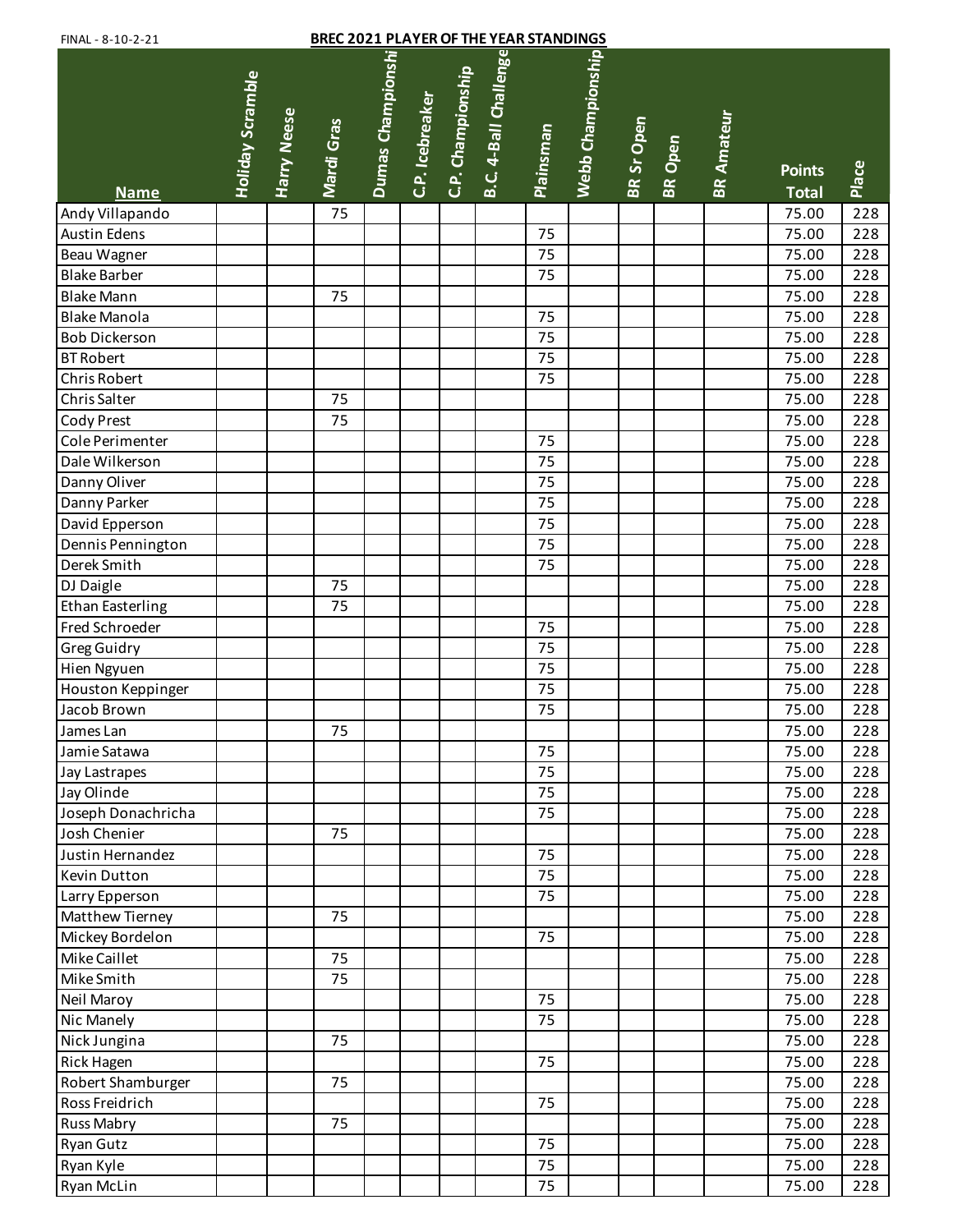| <b>BREC 2021 PLAYER OF THE YEAR STANDINGS</b><br>FINAL - 8-10-2-21 |                  |                    |            |                   |                 |                   |                       |                  |                   |            |                |                   |                               |       |
|--------------------------------------------------------------------|------------------|--------------------|------------|-------------------|-----------------|-------------------|-----------------------|------------------|-------------------|------------|----------------|-------------------|-------------------------------|-------|
| <b>Name</b>                                                        | Holiday Scramble | <b>Harry Neese</b> | Mardi Gras | Dumas Championshi | C.P. Icebreaker | C.P. Championship | B.C. 4-Ball Challenge | <b>Plainsman</b> | Webb Championship | BR Sr Open | <b>BR</b> Open | <b>BR Amateur</b> | <b>Points</b><br><b>Total</b> | Place |
| Ryan Sullivan                                                      |                  |                    | 75         |                   |                 |                   |                       |                  |                   |            |                |                   | 75.00                         | 228   |
| <b>Scott Griffen</b>                                               |                  |                    |            |                   |                 |                   |                       | 75               |                   |            |                |                   | 75.00                         | 228   |
| Shae Smith                                                         |                  |                    | 75         |                   |                 |                   |                       |                  |                   |            |                |                   | 75.00                         | 228   |
| Shane Pantoja                                                      |                  |                    |            |                   |                 |                   |                       | 75               |                   |            |                |                   | 75.00                         | 228   |
| <b>Shane Stevens</b>                                               |                  |                    | 75         |                   |                 |                   |                       |                  |                   |            |                |                   | 75.00                         | 228   |
| Stephen Beene                                                      |                  |                    |            |                   |                 |                   |                       | 75               |                   |            |                |                   | 75.00                         | 228   |
| <b>Tim Edens</b>                                                   |                  |                    |            |                   |                 |                   |                       | 75               |                   |            |                |                   | 75.00                         | 228   |
| Tim Medlin                                                         |                  |                    | 75         |                   |                 |                   |                       |                  |                   |            |                |                   | 75.00                         | 228   |
| <b>Todd Griffen</b>                                                |                  |                    |            |                   |                 |                   |                       | 75               |                   |            |                |                   | 75.00                         | 228   |
| Tommy Davidson                                                     |                  |                    | 75         |                   |                 |                   |                       |                  |                   |            |                |                   | 75.00                         | 228   |
| <b>Tommy Grace</b>                                                 |                  |                    |            |                   |                 |                   |                       | 75               |                   |            |                |                   | 75.00                         | 228   |
| Travis Watts                                                       |                  |                    |            |                   |                 |                   |                       | 75               |                   |            |                |                   | 75.00                         | 228   |
| <b>Trevor Cassard</b>                                              |                  |                    | 75         |                   |                 |                   |                       |                  |                   |            |                |                   | 75.00                         | 228   |
| Wade Gautreaux                                                     |                  |                    |            |                   |                 |                   |                       | 75               |                   |            |                |                   | 75.00                         | 228   |
| Will Dees                                                          |                  |                    |            |                   |                 |                   |                       | 75               |                   |            |                |                   | 75.00                         | 228   |
| <b>Ryan Lips</b>                                                   |                  |                    |            |                   |                 |                   |                       |                  | 70                |            |                |                   | 70.00                         | 304   |
| <b>Barry Causey</b>                                                |                  |                    |            |                   |                 |                   |                       |                  |                   | 70         |                |                   | 70.00                         | 304   |
| Wendall Ashford                                                    |                  |                    |            |                   |                 |                   |                       |                  |                   | 70         |                |                   | 70.00                         | 304   |
| <b>Andrew Myrick</b>                                               | 70               |                    |            |                   |                 |                   |                       |                  |                   |            |                |                   | 70.00                         | 304   |
| Dale Myrick                                                        | 70               |                    |            |                   |                 |                   |                       |                  |                   |            |                |                   | 70.00                         | 304   |
| Tim Chenevert                                                      |                  |                    |            |                   | 70              |                   |                       |                  |                   |            |                |                   | 70.00                         | 304   |
| <b>Trent Myrick</b>                                                | 70               |                    |            |                   |                 |                   |                       |                  |                   |            |                |                   | 70.00                         | 304   |
| Jay Suits                                                          |                  |                    |            |                   |                 |                   |                       |                  | 60                |            |                |                   | 60.00                         | 311   |
| Daniel Miller                                                      | 60               |                    |            |                   |                 |                   |                       |                  |                   |            |                |                   | 60.00                         | 311   |
| <b>Greg Miller</b>                                                 | 60               |                    |            |                   |                 |                   |                       |                  |                   |            |                |                   | 60.00                         | 311   |
| Greg Wynn                                                          | 60               |                    |            |                   |                 |                   |                       |                  |                   |            |                |                   | 60.00                         | 311   |
| Jeff Byrnes                                                        |                  |                    |            |                   | 60              |                   |                       |                  |                   |            |                |                   | 60.00                         | 311   |
| Robert Brynes                                                      |                  |                    |            |                   | 60              |                   |                       |                  |                   |            |                |                   | 60.00                         | 311   |
| Allen Stall                                                        |                  |                    |            |                   |                 | 55                |                       |                  |                   |            |                |                   | 55.00                         | 317   |
| <b>Brody Trabeau</b>                                               |                  |                    |            |                   |                 |                   | 55                    |                  |                   |            |                |                   | 55.00                         | 317   |
| Cody Trabeau                                                       |                  |                    |            |                   |                 |                   | 55                    |                  |                   |            |                |                   | 55.00                         | 317   |
| Beau Comeaux                                                       |                  |                    |            |                   |                 |                   |                       |                  | 50                |            |                |                   | 50.00                         | 320   |
| Clint Skinner                                                      |                  |                    |            |                   |                 |                   |                       |                  | 50                |            |                |                   | 50.00                         | 320   |
| David Price                                                        |                  |                    |            |                   |                 |                   |                       |                  | 50                |            |                |                   | 50.00                         | 320   |
| Jack McKay                                                         |                  |                    |            |                   |                 |                   |                       |                  | 50                |            |                |                   | 50.00                         | 320   |
| James McKay                                                        |                  |                    |            |                   |                 |                   |                       |                  | 50                |            |                |                   | 50.00                         | 320   |
| Payne Beck                                                         |                  |                    |            |                   |                 |                   |                       |                  | 50                |            |                |                   | 50.00                         | 320   |
| Quentin Olivier                                                    |                  |                    |            |                   |                 |                   |                       |                  | 50                |            |                |                   | 50.00                         | 320   |
| Aaron Brooks                                                       |                  |                    |            |                   |                 |                   |                       |                  |                   | 50         |                |                   | 50.00                         | 320   |
| <b>Brent Bowers</b>                                                |                  |                    |            |                   |                 |                   |                       |                  |                   | 50         |                |                   | 50.00                         | 320   |
| David Barham                                                       |                  |                    |            |                   |                 |                   |                       |                  |                   | 50         |                |                   | 50.00                         | 320   |
| Dirk Fairchild                                                     |                  |                    |            |                   |                 |                   |                       |                  |                   | 50         |                |                   | 50.00                         | 320   |
| <b>Fred Borne</b>                                                  |                  |                    |            |                   |                 |                   |                       |                  |                   | 50         |                |                   | 50.00                         | 320   |
| Joe Shotwell                                                       |                  |                    |            |                   |                 |                   |                       |                  |                   | 50         |                |                   | 50.00                         | 320   |
| Kenny Carr                                                         |                  |                    |            |                   |                 |                   |                       |                  |                   | 50         |                |                   | 50.00                         | 320   |
| Mark Whitehead                                                     |                  |                    |            |                   |                 |                   |                       |                  |                   | 50         |                |                   | 50.00                         | 320   |
| Pat Lambert                                                        |                  |                    |            |                   |                 |                   |                       |                  |                   | 50         |                |                   | 50.00                         | 320   |
| Paul Patricio                                                      |                  |                    |            |                   |                 |                   |                       |                  |                   | 50         |                |                   | 50.00                         | 320   |